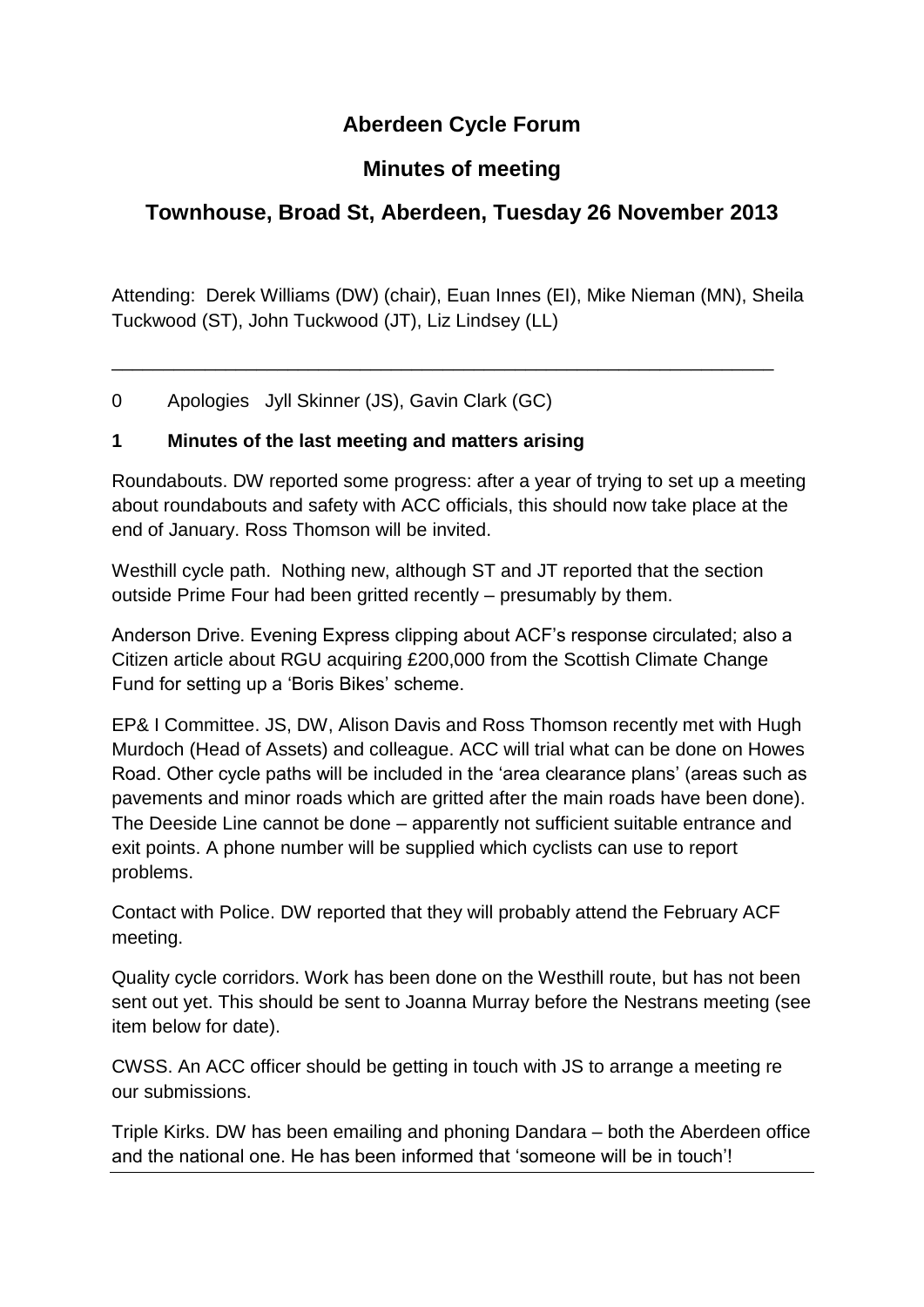City Centre.DW had been to the Broad Street plans public consultation, and was encouraged that a question about access put 'pedestrians and cyclists' together. ACF need to follow up on future consultations.

Nestrans budget. Meeting with Joanna Murray (head of Transport Strategy has been set for 15 January). ACF should attend with 'wish list' for Council spend, including on the Westhill cycle route.

## **2. Cycling Scotland Survey of Local Authorities**

This is posted on the ACF Facebook page. In the first survey in 2008 Aberdeen was in the top five, now it has dropped down to being only in the top ten. This indicates a failure of addressing cycling strategy; ACF should raise this issue with Joanna Murray at the January meeting. Aberdeen is highest for all journeys under 5km (77%), and one of the highest for cycling to work (5.9%). Try Cycling is praised as 'good practice'.

#### **3. Co-operation between cycling clubs and organisations**

No comments.

## **4. Ellon Rd/Parkway proposals – an update**

DW reported that a consultant brought in by ACC had recommended a segregated path on the south side. ACC wanted the north side and asked him to reconsider. After further assessment, he reported that it would be less suitable. ACC, however, still want the north side. ACF need to actively press for the route on the south side. **Action: DW to send out information; all to send comments to JS to coordinate.**

## **5. AOBs**

(JT) As CTC Grampian right-to-ride officer JT receives relevant ACC plans. All the recent CWSS plans have been about parking restrictions. This seems completely irrelevant to both cycling and walking. **Action: JT to write to Graeme Mackenzie under the auspices of CTC.**

(LL) Cycle racks outside Waterstones have still not been replaced after pavement renovations, and new ones have still not been installed at Hazlehead Park. **Action: JS to enquire about the Union Street racks, LL about the Hazlehead ones.**

(DW) Following the Tesco development on the Lang Stracht, an ASL has now been installed at the Rousay Drive/Lang Stracht junction, but none so far at the Stronsay Drive/Kings Gate junction as promised. **Action: LL to follow up with Doug Ritchie**.